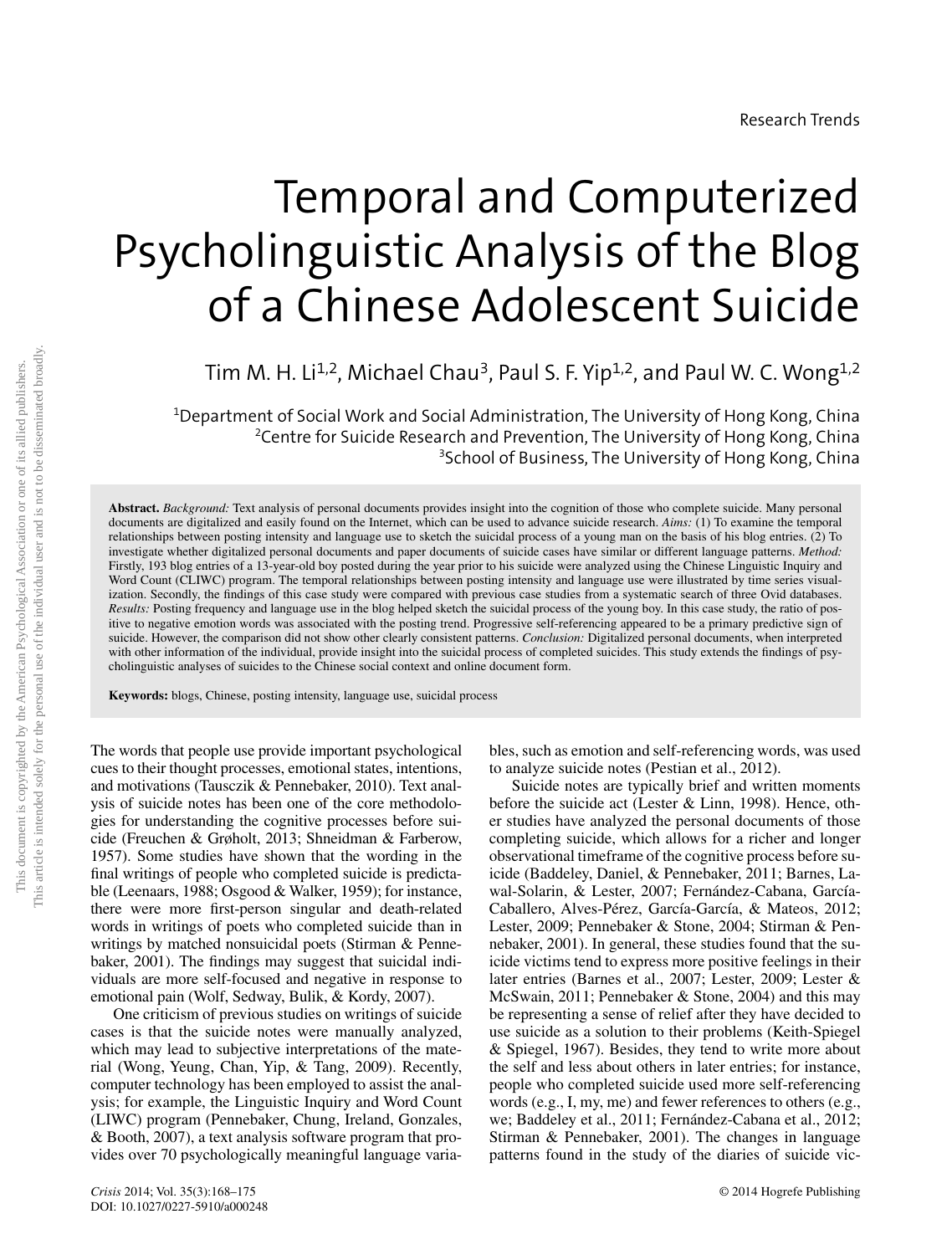tims allow suicide researchers to identify both the distant and imminent issues that concerned the suicidal writers and may allow practitioners to develop an empirical-based understanding of the psychological changes of these individuals (Lester, 2009). The temporal relationships between behavioral and psychological factors in the personal documents of those who have died by suicide may provide insight into the trajectory of the suicidal process (Fortune, Stewart, Yadav, & Hawton, 2007).

In the Web 2.0 era, personal documents are often stored digitally (Fullwood, Sheehan, & Nicholls, 2009), and this provides a more easily analyzable and accessible source of information for text analysis of suicide (Barak & Miron, 2005). Blogging is a prevalent form of communication in expressing emotion and sharing information (Fullwood et al., 2009; Nardi, Schiano, Gumbrecht, & Swartz, 2004). The online disinhibition effect makes people feel more comfortable in revealing their feelings and thoughts on the Internet (Suler, 2004). Publicly accessible blogs (Fullwood et al., 2009) or Facebook (Ruder, Hatch, Ampanozi, Thali, & Fischer, 2011) provide new data sources for the study of suicidal behavior.

This is an exploratory case study using the blog entries of a 13-year-old Chinese youth who died by suicide. To be consistent with a unified classification method, the language patterns of the blog were analyzed using the Chinese version of LIWC (Huang et al., 2012). Most suicide studies have focused on English materials, while the Chinese population has not been well studied (Li, Cai, Graesser, & Duan, 2012; Tsai, Simeonova, & Watanabe, 2004). The primary aims of this study were to explore the temporal relationships between posting intensity and language use in an attempt to sketch the suicidal process of a young man and to investigate whether digitalized personal documents show similar patterns with those reported in previous text analysis studies of the written personal documents of suicide victims.

# **Method**

## **Data Collection**

The data source for this study was the publicly available blog entries of a suicide case found in a coroner's court file. To provide background on the suicide case, we will present some basic information collected from the coroner's court file. Ethics approval was obtained from the Human Research Ethics Committee for Nonclinical Faculties at The University of Hong Kong, China.

# **The Background of Mr. A**

Mr. A. was a 13-year-old male secondary school student who completed suicide by jumping from a building. He suffered from a stutter but did not appear to have received any psychiatric treatment previously. His family members

and best friend described him as an extreme, stubborn, socially isolated, and pessimistic person. Besides, his mother reported that he had been unhappy all of the time after starting his secondary education 1 year before his death. He disliked his school because he was teased and isolated by his classmates. He told his mother that he wished to study in another school. The deceased loved playing volleyball and was a member of the school volleyball team. He once failed to attend a training session and attributed that as the main reason for losing in a competition shortly before his death. This incident led to him being condemned and isolated by his team members.

On the day of his death, the deceased asked his teacher whether he could leave school early to attend a volleyball match; however, the teacher declined the request. After that, he was spotted crying in a classroom by another teacher. The coroner speculated that the deceased became emotionally unstable under the influence of alcohol, which might have contributed to his suicide by jumping from a building.

## **On-Line Material and Data Analyses**

There were three stages of analysis of the blog entries: (1) natural language processing, (2) trend of posting intensity and language use, and (3) correlation analyses and comparison with previous case studies.

#### **Natural Language Processing**

The subject's 193 blog entries had been written during the year preceding his death and were collected after his suicide during the police investigation. The blog entries were segmented with the Institute of Computing Technology, Chinese Lexical Analysis System ICTCLAS software (Zhang, Yu, Xiong, & Liu, 2003). The Chinese version of the LIWC dictionary (CLIWC; Huang et al., 2012) was used to analyze the blog entries. The CLIWC has 72 categories of Chinese words, including linguistic and psychological word categories. The 193 parsed entries were scored in the 72 categories, including 11 Chinese-specific categories. With the exception of the total number of words, scores were all percentages of the total number of words.

#### **Trend of Posting Intensity and Language Use**

The cumulative number of blog entries written by the deceased from time 0 (1 year before his death) up to time *t* (day of suicide  $t = 365$ ) was modeled by a counting process (Andersen, Borgan, Gill, & Keiding, 1993). The posting intensity function represented the expected daily number of blog entries while the language use represented the scores of CLIWC categories of the entries. The time-varying intensities were then estimated using a nonparametric curve estimation method, the local polynomial method (Chen, Chen, Gunnell, & Yip, 2013).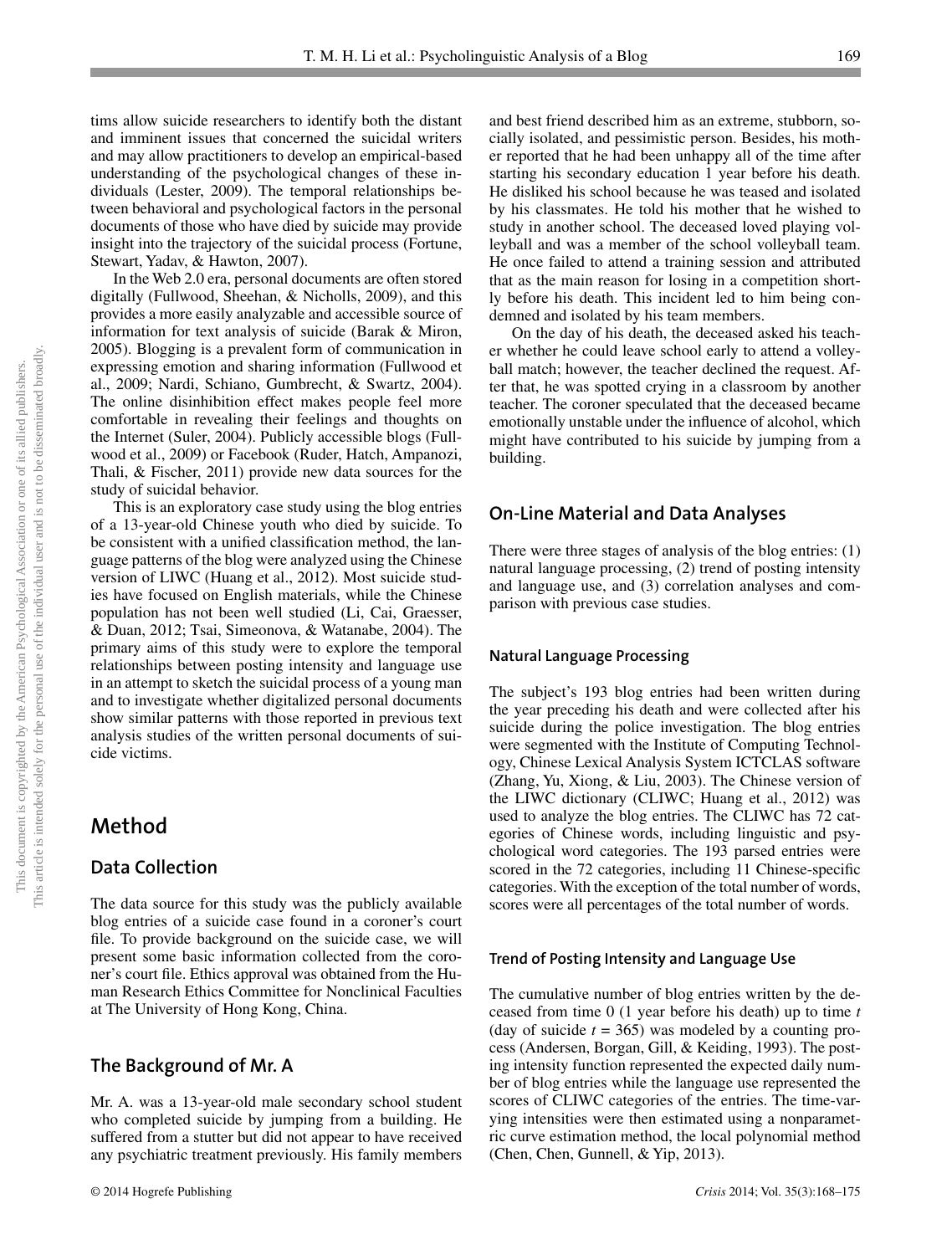#### **Correlation Analyses and Comparison With Previous Case Studies**

The 193 blog entries were analyzed from the first entry around 1 year before the subject's death to the last entry, written 1 day before his death. Pearson correlation analysis was used to examine the relationship between the sequence of the blog entries (numbered from 1 to 193) and each of the CLIWC categories.

We searched for previous case studies using three Ovid databases: Journals@Ovid Full Text, MEDLINE, and Embase. The following keywords were used in the search strategy: "suicide" AND "LIWC." The search yielded 34 academic articles in April 2013. Five more articles were identified manually from the reference lists of the 34 articles and two more articles were identified through Google Scholar. Six duplicates were removed from the pool of studies. After reviewing the articles, ten were included as they (1) covered someone who completed suicide, (2) were case studies reported in English, and (3) analyzed the person's personal documents using LIWC. Two of them that were too brief for analysis were excluded, resulting in a total of eight case studies. The list of excluded studies is available from the corresponding author.

# **Results**

#### **Trend of Posting Intensity and Language Use**

Figure 1 shows the trend of the posting intensity and the use of first-person singular and plural pronouns in the blog entries across time. There were two wave cycles or two peaks in the trend and the posting intensity increased in the last few weeks before death. The first peak appeared

at  $t = 60-120$ , the second was at  $t = 240$ , and the intensity then escalated from  $t = 320$ . The use of first-person singular pronouns followed the posting trend, whereas the use of first-person plural pronouns did not. In the last month, the use of first-person singular pronouns decreased but the posting intensity increased. Besides, the percentages of first-person plural pronouns in the blog entries were much lower than those of first-person singular pronouns.

The use of positive and negative emotion words in the blog entries was compared across time (see Figure 2). Percentages of negative emotion words in the blog entries were generally higher than those of positive emotion words across time. Specifically, a difference between the use of positive and negative emotion words was observed



*Figure 2.*Trend of posting intensity (blog entries per day) and the use of positive and negative emotion words.



*Figure 1.*Trend of posting intensity (blog entries per day) and the use of first-person singular and plural pronouns.



*Figure 3.*Trend of posting intensity (blog entries per day) and the use of social and death-related words.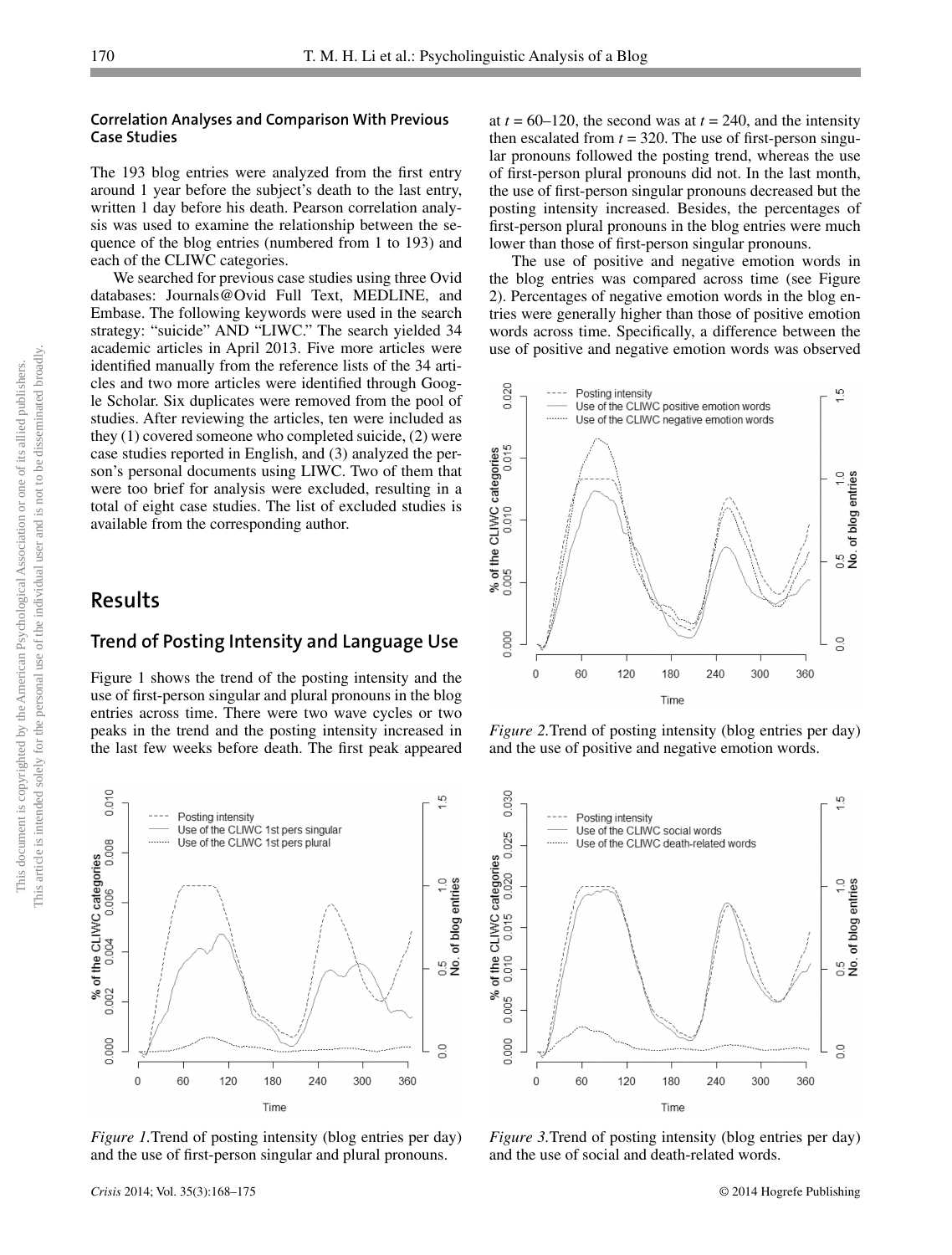|                      | i                    |
|----------------------|----------------------|
| ć                    |                      |
|                      |                      |
|                      |                      |
| ī                    |                      |
|                      |                      |
|                      |                      |
| í                    |                      |
|                      |                      |
|                      |                      |
| i                    |                      |
|                      |                      |
|                      |                      |
|                      |                      |
|                      |                      |
|                      |                      |
|                      | Í                    |
|                      |                      |
|                      |                      |
|                      |                      |
|                      |                      |
|                      |                      |
|                      |                      |
|                      |                      |
|                      |                      |
|                      |                      |
|                      |                      |
|                      |                      |
|                      |                      |
|                      |                      |
|                      |                      |
|                      |                      |
|                      |                      |
| ¢                    |                      |
|                      |                      |
|                      |                      |
| J<br>١               | $\ddot{\phantom{a}}$ |
| ì                    |                      |
|                      |                      |
|                      |                      |
| $\ddot{\phantom{a}}$ |                      |
|                      |                      |
|                      |                      |
| Ê                    |                      |
|                      |                      |
| Con                  |                      |
|                      |                      |
|                      |                      |
|                      |                      |
| <b>Secondary</b>     |                      |
|                      |                      |
|                      |                      |
|                      |                      |
| $\frac{1}{2}$        |                      |
| I                    |                      |
|                      |                      |
|                      | $\frac{1}{2}$        |
|                      |                      |
| ١                    | i                    |
| ì                    | ï                    |
|                      |                      |
| Û<br>ļ               |                      |
| $\frac{1}{2}$        |                      |
|                      |                      |
| í                    |                      |
| j                    |                      |
|                      |                      |
|                      |                      |
|                      |                      |
|                      |                      |
|                      |                      |
|                      |                      |
|                      |                      |
|                      |                      |
|                      |                      |
|                      |                      |
|                      |                      |
| $\frac{1}{2}$        |                      |
|                      |                      |
| $\frac{1}{1}$        |                      |
| ł                    | his ar               |
|                      | j                    |
|                      | ì                    |

| Case study                                | $Age$ e        | Sex          | Suicide               | Document type                            | No. of         | Period               | No. of                              |                    |               |              | Commonly reported categories |                     |                                                  |
|-------------------------------------------|----------------|--------------|-----------------------|------------------------------------------|----------------|----------------------|-------------------------------------|--------------------|---------------|--------------|------------------------------|---------------------|--------------------------------------------------|
|                                           |                |              | means                 |                                          | doc.           |                      | significant<br>categories/<br>total | reference<br>Self- | Religion      | Death        | Positive<br>emotion          | Negative<br>emotion | Reported personal<br>concerns                    |
| (Pennebaker & Stone, 2004)<br>Katie       | $\overline{c}$ | $\mathbf{r}$ | Hanging               | Diary                                    | n/a            | months<br>$\circ$    | 8/72                                |                    | $\leftarrow$  |              | $\leftarrow$                 |                     | (eating)                                         |
| (Barnes et al., $2007$ )<br>"Letter"      | $20\,$         | $\geq$       | n/a                   | Letters                                  | 23             | 2 years              | 7/72                                | ns                 | $\it ns$      |              | ns                           | $\rightarrow$       | $\uparrow$ (finances)                            |
| Pavese<br>(Lester, 2009)                  | $\overline{4}$ | $\geq$       | Overdose              | Diary                                    | 13             | 1 year               | 15/76                               | $\leftarrow$       | ns            | ns           | $\leftarrow$                 | ns                  | schools, jobs)<br>(occupations,<br>$\rightarrow$ |
| (Lester, 2010)<br>Stephen                 | $18\,$         | $\geq$       | Gunshot               | Journals                                 | $\overline{ }$ | months<br>$\circ$    | 4/74                                | ns                 | ns            | ns           | ns                           | ns                  | n'a                                              |
| Teasdale<br>(Lester & McSwain, 2010)      | $\frac{8}{3}$  | Щ            | Overdose              | Poems                                    | 317            | $27\,\mathrm{years}$ | 25/74                               | $\rightarrow$      | $\rightarrow$ | ns           | $\rightarrow$                | ns                  | n/a                                              |
| (Baddeley et al., 2011)<br>Hellyer        | $42$           | $\geq$       | Gunshot               | journals, and<br>Letters,<br>reports     | $\equiv$       | 7 years              | n/a                                 | $\leftarrow$       | n/a           | n/a          | ns                           | $\leftarrow$        | n/a                                              |
|                                           |                |              | Carbon                |                                          | 224            | 7 years              | 29/74                               | $\leftarrow$       | ns            | ns           | $\leftarrow$                 | $\leftarrow$        | n/a                                              |
| (Lester & McSwain, 2011)<br>Plath         | $30\,$         | Щ            | monoxide<br>poisoning | Poems                                    | $\mathcal{S}$  | 1 year               | 15/74                               | ns                 | ns            | ns           | $\leftarrow$                 | ns                  | (eating)                                         |
|                                           |                |              |                       |                                          | 12             | 1 month              | 1/74                                | Su                 | ns            | ns           | ns                           | ns                  | n/a                                              |
| (Fernández-Cabana et al., 2012)<br>Monroe | 36             | $\mathbb{L}$ | Overdose              | Personal notes,<br>letters, and<br>poems | $50\,$         | $20$ years           | 9/80                                | $\leftarrow$       |               | $\leftarrow$ | ns                           | $\rightarrow$       | n/a                                              |
| "Mr. A" (current)                         | 13             | Σ            | Jumping               | Blog                                     | 193            | 1 year               | 4/72                                | $\tilde{m}$        | ns            | ns           | ns                           | ns                  | (social)<br>ns                                   |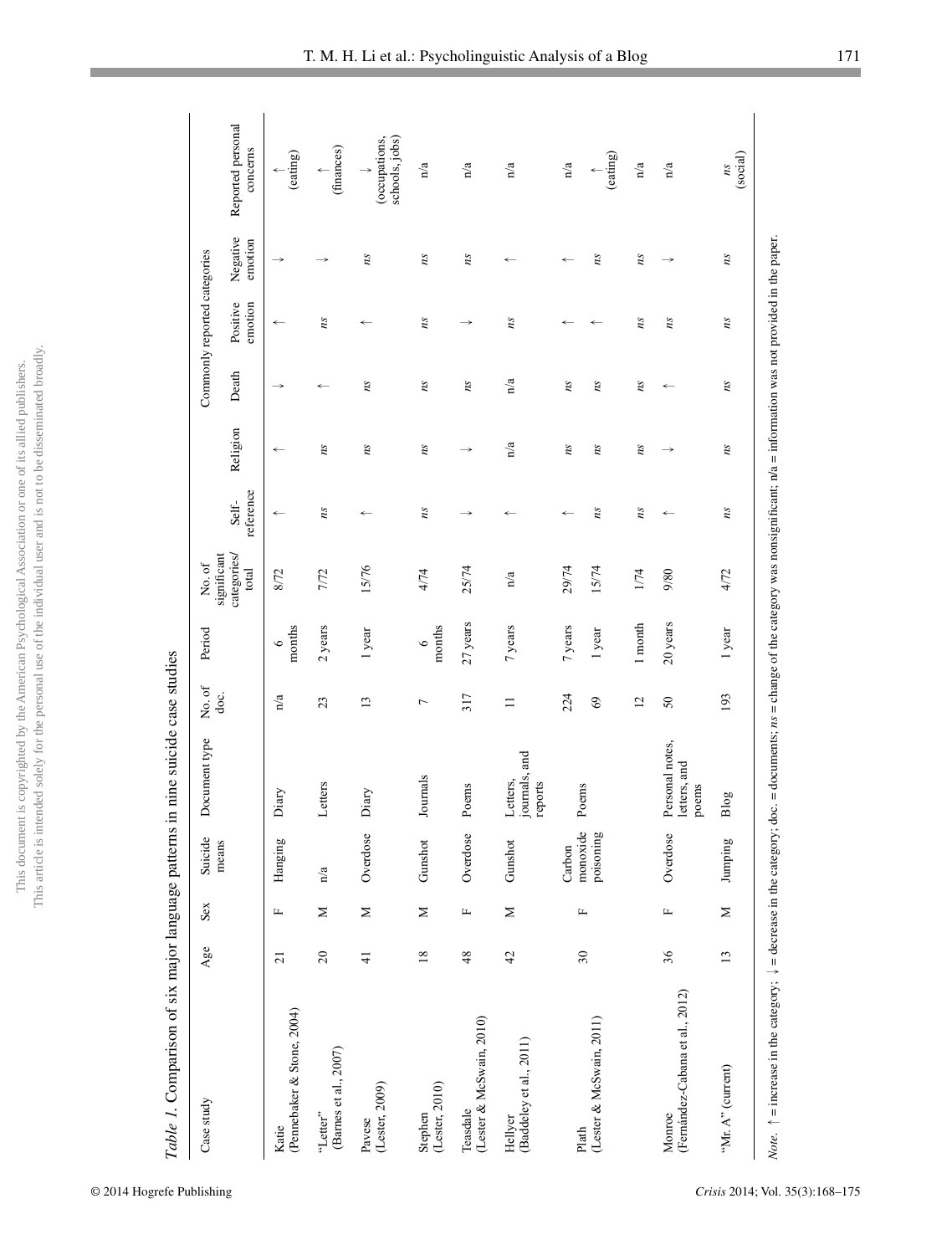at the peaks of the two waves. When the posting intensity decreased, the percentages of positive emotion words became higher than those of negative emotion words  $(t =$ 120–160 in the first wave and  $t = 300-330$  in the second wave). The ratio of positive to negative emotion words might be associated with the posting trend.

The use of social and death-related words in the blog entries was compared across time (see Figure 3). This comparison showed a difference between the two primary concerns of the deceased, namely, relationship with others and suicide intention. The use of social words closely followed the posting trend, whereas the use of death-related words did not. Furthermore, the percentages of social words in the blog entries were much higher than those of death-related words.

# **Correlation Analyses and Comparison With Previous Case Studies**

In the correlation analysis, four significant associations were identified at the 5% level of statistical significance or stronger. As the blog entries approached the day of death, there were more references to *hear*  $(r = .17, p = .017)$  and *feel* ( $r = .15$ ,  $p = .035$ ), and there were fewer tense markers  $(r = -.15, p = .037)$  and present tense markers  $(r = -.15,$  $p = .041$ ).

The findings of the comparisons in this study and eight previous case studies are shown in Table 1. Among the six aspects that previous studies have focused on (i.e., self-reference, religion, death, positive emotions, negative emotions, and personal concerns), there were no significant changes across the blog entries in the current study. The evidence accumulated from this and eight previous case studies indicates some consistent patterns of language use in the personal documents of suicide victims. Progressive self-reference appeared in five out of nine studies. Emotion changes were common (seven out of nine studies), but four out of nine studies showed increasing positive emotions (i.e., increased use of positive emotion words and/ or decreased use of negative emotion words), and two studies showed increasing negative emotions over the last period before the suicides. The studies reporting personal concerns generally showed an increasing trend of personal concern words (three out of five studies). Only four out of eight studies demonstrated a significant change in death and/or religion-related words in their suicide cases, and these changes were not in a consistent direction.

# **Discussion**

## **Trend of Posting Intensity and Language Use**

Most previous case studies demonstrated the language patterns related to suicide using the relationship between the sequence of documents and the LIWC categories. It is reasonable to use the sequence of documents instead of

*Crisis* 2014; Vol. 35(3):168–175 © 2014 Hogrefe Publishing

time because each piece of writing may be event-driven but not necessarily time-dependent. For example, a person responds to a letter only after receiving it. In this case, the time interval between letters does not depend only on the cognition of the writer, but also on other confounding factors such as delivery delay. Incorporating the time factor in the analysis may affect the findings (Barnes et al., 2007), but the time factor in some document types may be crucial in improving the analysis and in illustrating psychological changes. For instance, it is expected that individuals write a diary or blog daily to document their everyday lives. If a blogger suddenly posts more or less than his/her usual patterns, it may reflect some psychological and behavioral changes.

Counting pronouns in written documentscan be an unobtrusive way of assessing underlying psychological processes (Tausczik & Pennebaker, 2010). Throughout the blog entries, the deceased used substantially more self-references than references to social integration, which is consistent with the findings from a previous study (Baddeley et al., 2011). The findings may also reveal that the deceased suffered from elevated interpersonal distress in his last year (Zimmermann, Wolf, Bock, Peham, & Benecke, 2013). In the last month, the decreased use of self-references, however, was opposite to the posting trend. The selection of the period for analysis may explain why the study of Teasdale demonstrated a downward trend of self-referencing (Lester & McSwain, 2010).

Although the deceased tended to express more negative emotions in his blog, he used more positive emotion words than negative emotion words when the posting intensity was lower. It seems the deceased posted less when he was happier. The use of social words in the blog also provided insight into the deceased's possible concerns and emotions. As the deceased had poor relationships with his classmates and was afraid of being isolated, he expressed social problems in his blog. Apart from personal concern, Chinese may use social words to convey important emotional meaning (Tsai et al., 2004). The deceased Chinese boy might have expressed his negative emotion implicitly.

## **Correlation Analyses and Comparison With Previous Case Studies**

Regardless of the suicide means and the sociodemographics of the suicide cases, the increased use of first-person singular pronouns prior to death was consistent in most studies. This increase fits with previous studies that associated this change with low social integration, which has been related to suicide according to different theories (Baddeley et al., 2011; Fernández-Cabana et al., 2012; Stirman & Pennebaker, 2001).

Although emotion change was a major psychological cue, the deceased in this study did not express such change before his death. Since previous studies analyzed documents written a long time before the suicide, emotion change may be explained by age (Pennebaker & Stone,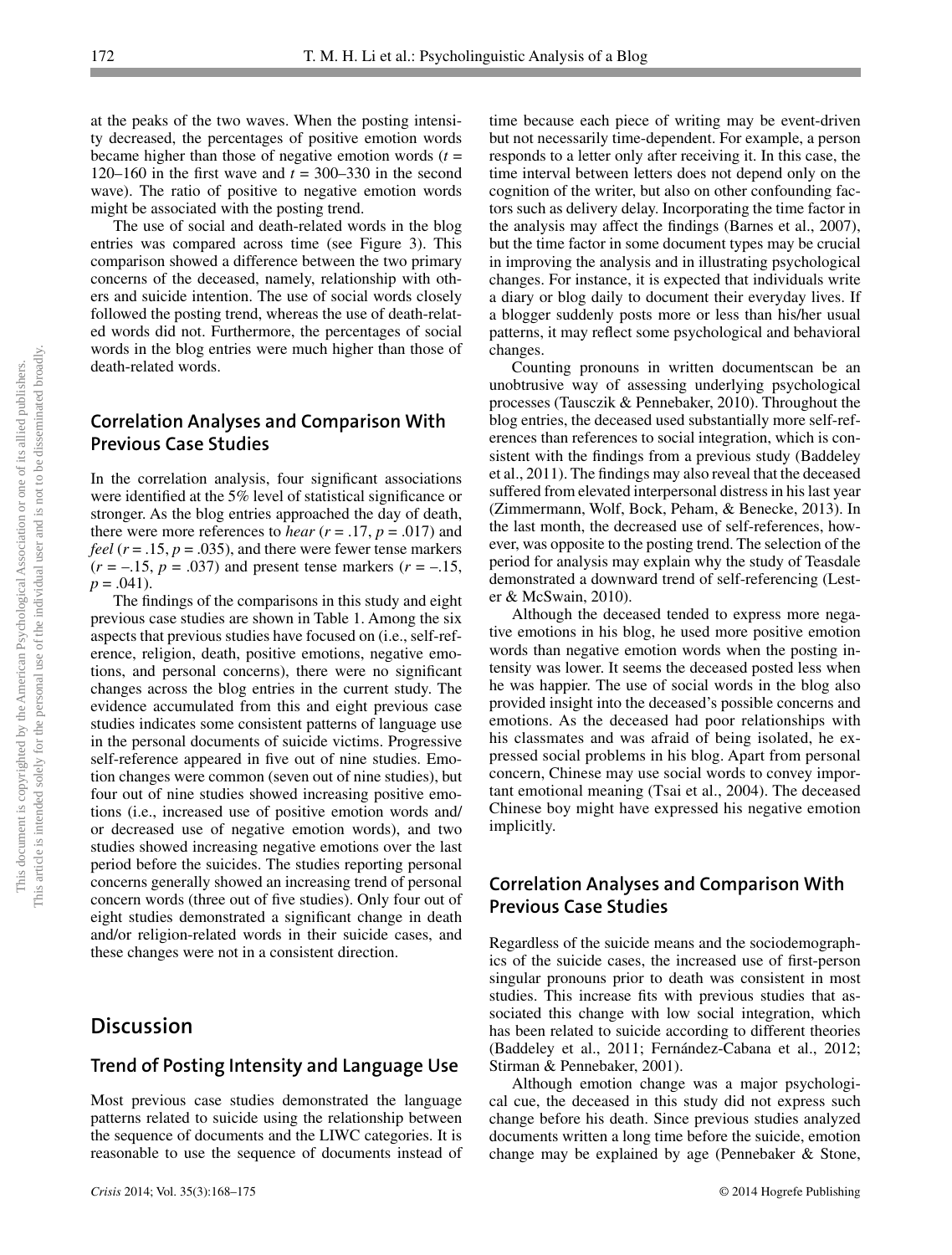2003). The different levels of suicidal intentionality may influence emotion change (Fernández-Cabana et al., 2012). For example, depressed suicidal individuals may express stronger and longer emotion change than people who commit suicide impulsively (Baddeley et al., 2011).

Language patterns are unique in different suicide cases because of the individual's concerns and life circumstances (Baddeley et al., 2011). This may suggest that the individual's needs or desires were not reduced as they approached their death. On the contrary, few demonstrated a change in death and/or religion-related words traditionally regarded as closely related to suicide.

This study shows significant changes in Chinese-specific categories, such as the decreased use of present tense markers. This change suggests that the deceased might not have thought or lived in the here-and-now, but in the past (Tausczik & Pennebaker, 2010). However, tenses in Chinese are reflected by additional tense markers instead of changing verb form as in English. Language differences may affect the findings of studies conducted in different cultures.

More complex analyses and measures are necessary to understand the language patterns (Lester, 2009). Barnes and colleagues (2007) and Lester (2009) have suggested that psychological changes are long-term (over a few months prior to the death by suicide). This suggestion is reasonable because, for instance, the study of Plath (Lester  $&$  McSwain, 2011) did not find meaningful psychological changes over a short period (information listed in Table 1). In the same vein, Fernández-Cabana and colleagues (2012) and Lester (2010) have grouped and analyzed documents to understand different life periods of suicide victims. Moreover, two case studies have used a wide range of personal documents to examine the language patterns preceding suicide (Baddeley et al., 2011; Fernández-Cabana et al., 2012), while others have only used a particular type of document.

#### **Limitations**

There are some limitations to this study. First, because of the anonymity of the Internet, the blogs written by people who completed suicide may not be easily identified if there is no extra information in the content about the writer's sociodemographic details. Large-scale analysis may therefore be difficult to conduct. In addition, the comparison of case studies is not comprehensive because we only compared six major categories of language patterns. Other psychological and linguistic categories may also be relevant to suicide. Moreover, the psychological interpretation depends only on the CLIWC categories but not on the meaning of the content.

## **Research and Practical Implications**

Our study extends the findings of psycholinguistic analysis of suicides to the online document form. One of the fundamental research questions about using publicly accessible digitalized personal documents in suicide research is whether the findings will be similar to or different from studies of written documents. The answer to this question has significant implications for research and practice because it may affect our current understanding of suicide, which is mainly based on studies using printed documents. The study may act as a bridge between technology- and suicide-related research to advance suicide prevention practices (Li, Chau, Wong, & Yip, 2012).

This study extends the findings of psycholinguistic analyses of suicides to the Chinese context and provides an overview of case studies. It has investigated a Chinese youth suicide case and compared it with suicide cases from other countries. Besides, this study analyzed Chinese material, whereas most previous studies have only analyzed English material. Although there are studies that have analyzed non-English diaries, the material was translated into English before the analyses (Lester, 2009). It is noteworthy that the writer's original psychological meaning and linguistic style may not be completely preserved after translation. A unique aspect of the current study is that we used blog entries that were written in Chinese and were analyzed by the Chinese version of the LIWC. Some language patterns related to suicide are similar in both Chinese and English, such as the use of first-person singular pronouns. However, the linguistic and psychological word uses in the English and Chinese languages are slightly different (Li, Cai, et al., 2012). Besides, Chinese-specific categories may further reveal psychological cues of suicide that cannot be used in other languages. Future research in different languages should therefore test whether there are language differences in the text analysis of suicides. Since the English version of LIWC has been translated into many different languages (Pennebaker et al., 2007), language research can now be easily conducted in different cultures. As Chinese becomes the most populous language in the world (One World Nations Online, 2013), there is a need for research on Chinese text analysis of suicides.

# **Conclusion**

Behavioral and psychological changes illustrated in the personal documents of people who complete suicide have been used to examine suicide thoughts. Posting frequency and language use in Internet blogs offer insight into the suicidal process and allow for the timely introduction of suicide prevention interventions. The Internet provides rich communication content, making it is much easier to analyze posting and language patterns that may predict human behaviors such as suicide. It is believed that technology will advance our knowledge of suicide language and suicide prevention. The language patterns in the blog were also compared with previous studies so as to extend the research on the psycholinguistic analysis of suicide to the Chinese social context and online document form. The consistently increased usage of first-person singular pronouns suggests a consistent association between social iso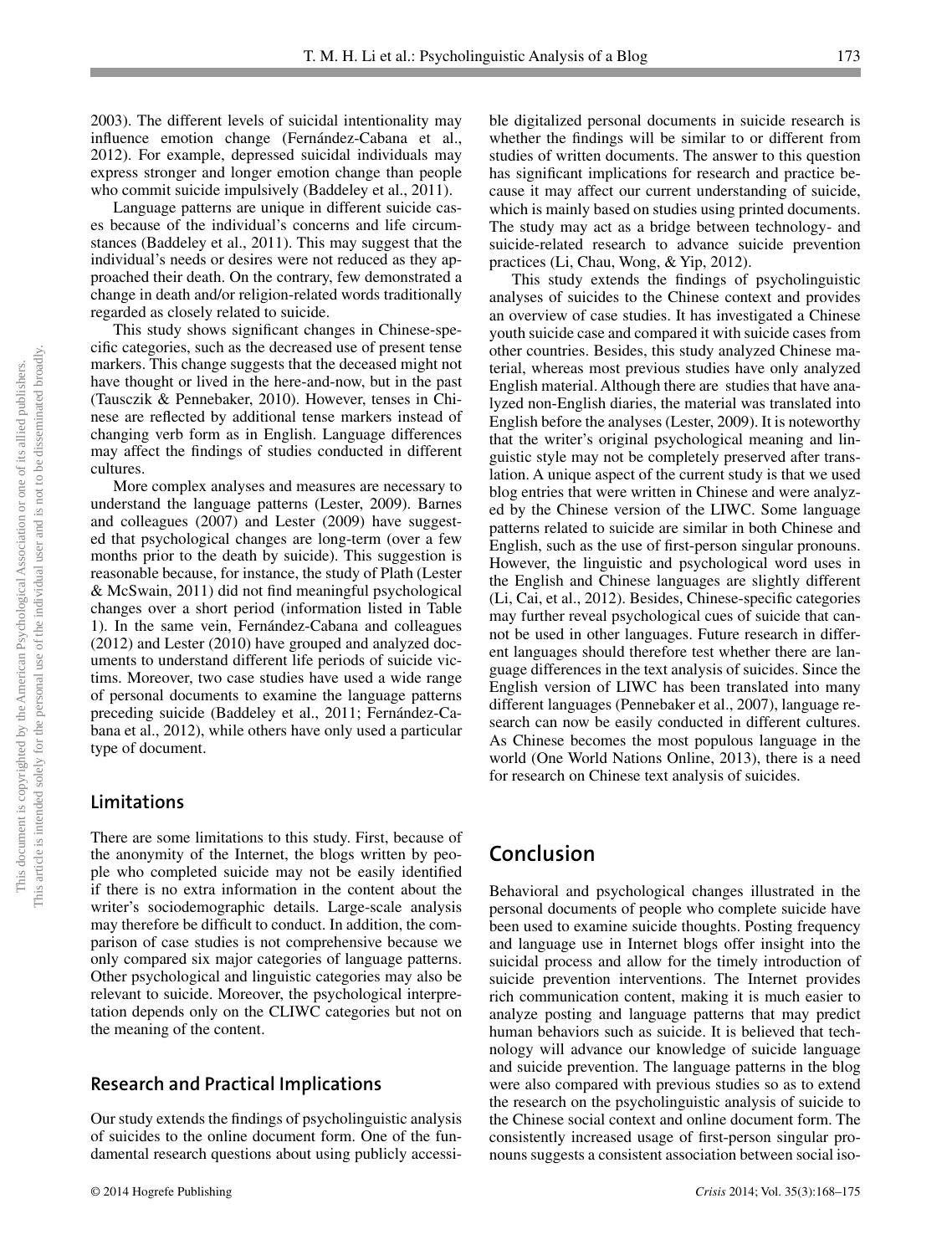lation and suicide. However, the comparison did not show other clearly consistent patterns.

#### **Acknowledgments**

This research was supported in part by the following grants: General Research Fund (#742012), Research Grants Council, Hong Kong Government, and the Azalea (1972) Endowment Fund, The University of Hong Kong, China. Approval of sabbatical leave to PWCW was granted by the Human Resource Committee (FHRC) of the Faculty of Social Sciences, The University of Hong Kong. The authors thank the Coroner's Court and the Chinese University of Hong Kong for their assistance in data collection.

# **References**

- Andersen, P. K., Borgan, O., Gill, R. D., & Keiding, N. (1993). *Statistical models based on counting processes*. New York, NY: Springer-Verlag.
- Baddeley, J. L., Daniel, G. R., & Pennebaker, J. W. (2011). How Henry Hellyer's use of language foretold his suicide. *Crisis, 32*(5), 288–292.
- Barak, A., & Miron, O. (2005). Writing characteristics of suicidal people on the Internet: A psychological investigation of emerging social environments. *Suicide and Life-Threatening Behavior, 35*(5), 507–524.
- Barnes, D. H., Lawal-Solarin, F. W., & Lester, D. (2007). Letters from a suicide. *Death Studies, 31*(7), 671–678.
- Chen, Y.-Y., Chen, F., Gunnell, D., & Yip, P. S. F. (2013). The impact of media reporting on the emergence of charcoal burning suicide in Taiwan. *PLoS ONE, 8*(1), e55000.
- Fernández-Cabana, M., García-Caballero, A., Alves-Pérez, M., García-García, M., & Mateos, R. (2012). Suicidal traits in Marilyn Monroe's fragments: An LIWC analysis. *Crisis, 34*(2), 124–130.
- Fortune, S., Stewart, A., Yadav, V., & Hawton, K. (2007). Suicide in adolescents: Using life charts to understand the suicidal process. *Journal of Affective Disorders, 100*(1), 199–210.
- Freuchen, A., & Grøholt, B. (2013). Characteristics of suicide notes of children and young adolescents: An examination of the notes from suicide victims 15 years and younger. *Clinical Child Psychology and Psychiatry*. Advance online publication. doi: 10.1177/1359104513504312
- Fullwood, C., Sheehan, N., & Nicholls, W. (2009). Blog function revisited: A content analysis of MySpace blogs. *CyberPsychology & Behavior, 12*(6), 685–689.
- Huang, C. L., Chung, C. K., Hui, N., Lin, Y. C., Seih, Y. T., Chen, W. C., … Pennebaker, J. W. (2012). The development of the Chinese Linguistic Inquiry and Word Count dictionary. *Chinese Journal of Psychology, 54*(2), 185–201.
- Keith-Spiegel, P., & Spiegel, D. E. (1967). Affective states of patients immediately preceding suicide. *Journal of Psychiatric Research, 5*(2), 89–93.
- Leenaars, A. A. (1988). Suicide notes: Predictive clues and patterns. New York, NY: Human Sciences Press.
- Lester, D. (2009). Learning about suicide from the diary of Cesare Pavese. *Crisis, 30*(4), 222–224.
- Lester, D. (2010). The final hours: A linguistic analysis of the final words of a suicide. *Psychological Reports, 106*(3), 791–797.
- Lester, D., & Linn, M. (1998). The content of suicide notes written by those using different methods for suicide. *Perceptual and Motor Skills, 87*(2), 722–722.
- Lester, D., & McSwain, S. (2010). Poems by a suicide: Sara Teasdale. *Psychological Reports, 106*(3), 811–812.
- Lester, D., & McSwain, S. (2011). A text analysis of the poems of Sylvia Plath. *Psychological Reports, 109*(1), 73–76.
- Li, H., Cai, Z., Graesser, A. C., & Duan, Y. (2012). A comparative study on English and Chinese word uses with LIWC. In G. M. Youngblood & P. M. McCarthy (Eds.), *Proceedings of the Twenty-Fifth International Florida Artificial Intelligence Research Society conference*: *Marco Island, Florida* (pp. 238–243). Palo Alto, CA: The AAAI Press.
- Li, T. M. H., Chau, M., Wong, P. W. C., & Yip, P. S. F. (2012). A hybrid system for online detection of emotional distress. In M. Chau, G. A. Wang, W. T. Yue, & H. Chen (Eds.) *Proceedings*  of the Pacific Asia Workshop on Intelligence and Security Infor*matics 2012*: *Kuala Lumpur, Malaysia* (pp. 73–80). Heidelberg, Germany: Springer.
- One World Nations Online. (2013). *Most widely spoken languages*. Retrieved from http://www.nationsonline.org/oneworld/ most\_spoken\_languages.htm
- Nardi, B. A., Schiano, D. J., Gumbrecht, M., & Swartz, L. (2004). Why we blog. *Communications of the ACM, 47*(12), 41–46.
- Osgood, C. E. , & Walker, E. G. (1959). Motivation and language behavior: A content analysis of suicide notes. *The Journal of Abnormal and Social Psychology, 59*(1), 58–67.
- Pennebaker, J. W., Chung, C. K., Ireland, M., Gonzales, A., & Booth, R. J. (2007). The development and psychometric properties of LIWC2007. Austin, TX: LIWC.net.
- Pennebaker, J. W., & Stone, L. D. (2003). Words of wisdom: Language use over the life span. *Journal of Personality and Social Psychology, 85*(2), 291–301.
- Pennebaker, J. W., & Stone, L. D. (2004). What was she trying to say. In D. Lester (Ed.), *Katie's diary* (pp. 55–79). New York, NY: Brunner-Routledge.
- Pestian, J. P., Matykiewicz, P., Linn-Gust, M., South, B., Uzuner, O., Wiebe, J., ... Brew, C. (2012). Sentiment analysis of suicide notes: A shared task. *Biomedical Informatics Insights*, *5*(Suppl. 1), 3.
- Ruder, T. D., Hatch, G. M., Ampanozi, G., Thali, M. J., & Fischer, N. (2011). Suicide announcement on Facebook. *Crisis, 32*(5), 280–282.
- Shneidman, E. S., & Farberow, N. L. (1957). *Clues to suicide* (Vol. 56981). New York, NY: McGraw-Hill Companies.
- Stirman, S. W., & Pennebaker, J. W. (2001). Word use in the poetry of suicidal and nonsuicidal poets. *Psychosomatic Medicine, 63*(4), 517–522.
- Suler, J. (2004). The online disinhibition effect. *CyberPsychology and Behavior, 7*(3), 321–326.
- Tausczik, Y. R., & Pennebaker, J. W. (2010). The psychological meaning of words: LIWC and computerized text analysis methods. *Journal of Language and Social Psychology, 29*(1), 24–54.
- Tsai, J. L., Simeonova, D. I., & Watanabe, J. T. (2004). Somatic and social: Chinese Americans talk about emotion. *Personality and Social Psychology Bulletin, 30*(9), 1226–1238.
- Wolf, M., Sedway, J., Bulik, C. M., & Kordy, H. (2007). Linguistic analyses of natural written language: Unobtrusive assessment of cognitive style in eating disorders. *International Journal of Eating Disorders, 40*(8), 711–717.
- Wong, P. W. C., Yeung, A. W. M., Chan, W. S. C., Yip, P. S. F., & Tang, A. K. W. (2009). Suicde notes in Hong Kong in 2000. *Death Studies, 33*(4), 372–381.
- Zhang, H., Yu, H., Xiong, D., & Liu, Q. (2003). HHMM-based Chinese lexical analyzer ICTCLAS. *Chinese language processing, 17,* 184–187.
- Zimmermann, J., Wolf, M., Bock, A., Peham, D., & Benecke, C.  $(2013)$ . The way we refer to ourselves reflects how we relate to others: Associations between first-person pronoun use and interpersonal problems. *Journal of Research in Personality, 47*(3), 218–225.